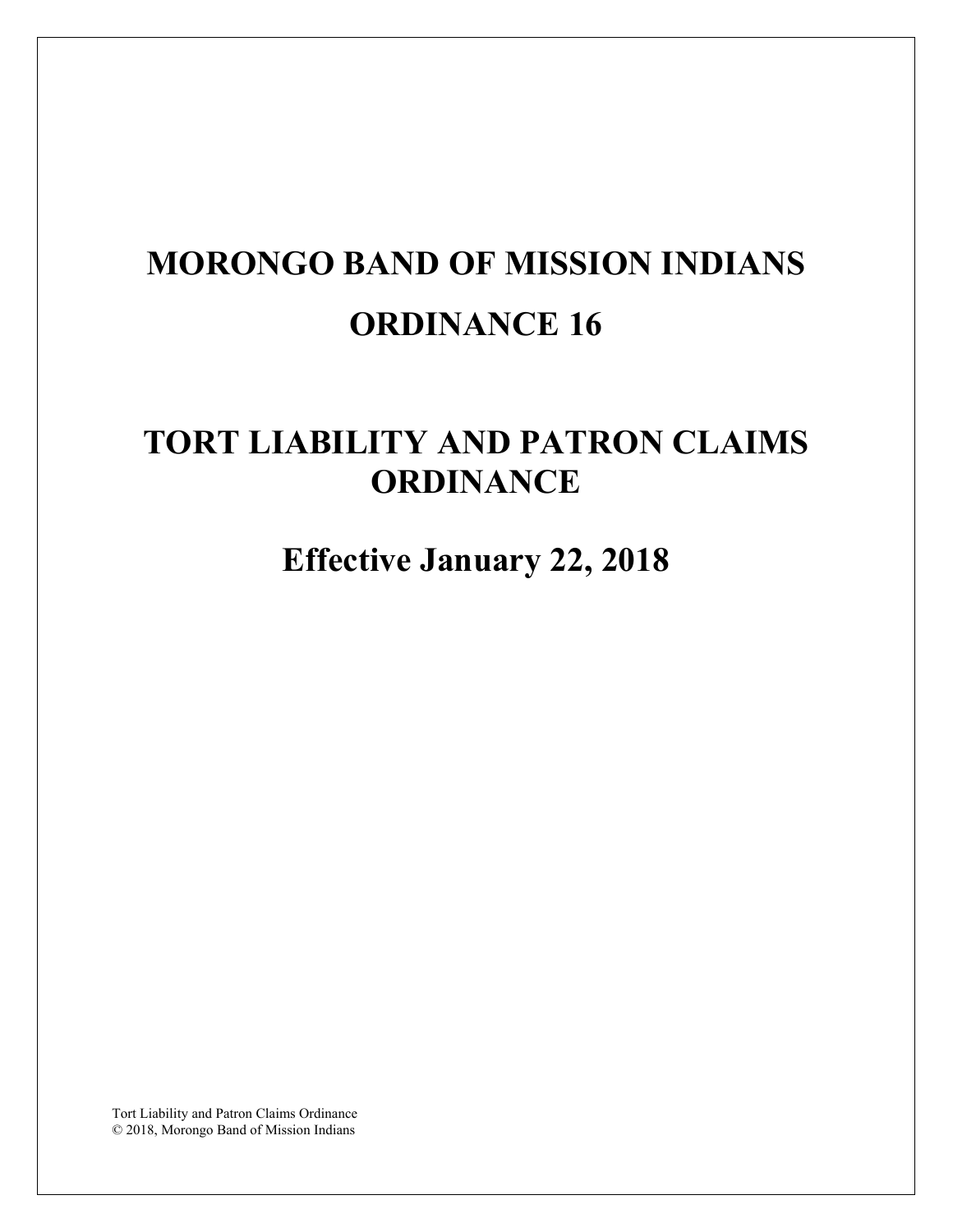#### **Morongo Band of Mission Indians**

# **TORT LIABILITY AND PATRON CLAIMS ORDINANCE**

#### **CONTENTS**

- **SECTION 1. STATEMENT OF PURPOSE.**
- **SECTION 2. DEFINITIONS.**
- **SECTION 3. LIMITED WAIVER OF TRIBAL SOVEREIGN IMMUNITY.**
- **SECTION 4. LIMITATIONS ON LIABILITY AND AWARDS.**
- **SECTION 5. RECOGNIZED TRIBAL DEFENSES.**
- **SECTION 6. EXCLUSIVE REMEDY.**
- **SECTION 7. PATRON CLAIMS.**
	- **7.1. Submission of Claims.**
	- **7.2. Alleged Loss Resulting From a Mechanical Failure.**
	- **7.3. Investigation and Decision by the Morongo Gaming Agency.**
	- **7.4. Patron's Right of Appeal to the Morongo Tribal Court.**
	- **7.5 Wavier of Sovereign Immunity as to Patron Claims.**
- **SECTION 8. TORT CLAIMS.**
	- **8.1. Filing a Tort Claim.**
		- **8.1.1.** Deadline for Filing a Tort Claim.
		- **8.1.2.** Where to Submit Tort Claims.
		- **8.1.3.** Content of a Tort Claim.
	- **8.2. Determination of Timeliness and Completeness.**
		- **8.2.1.** Untimely or Incomplete Tort Claim.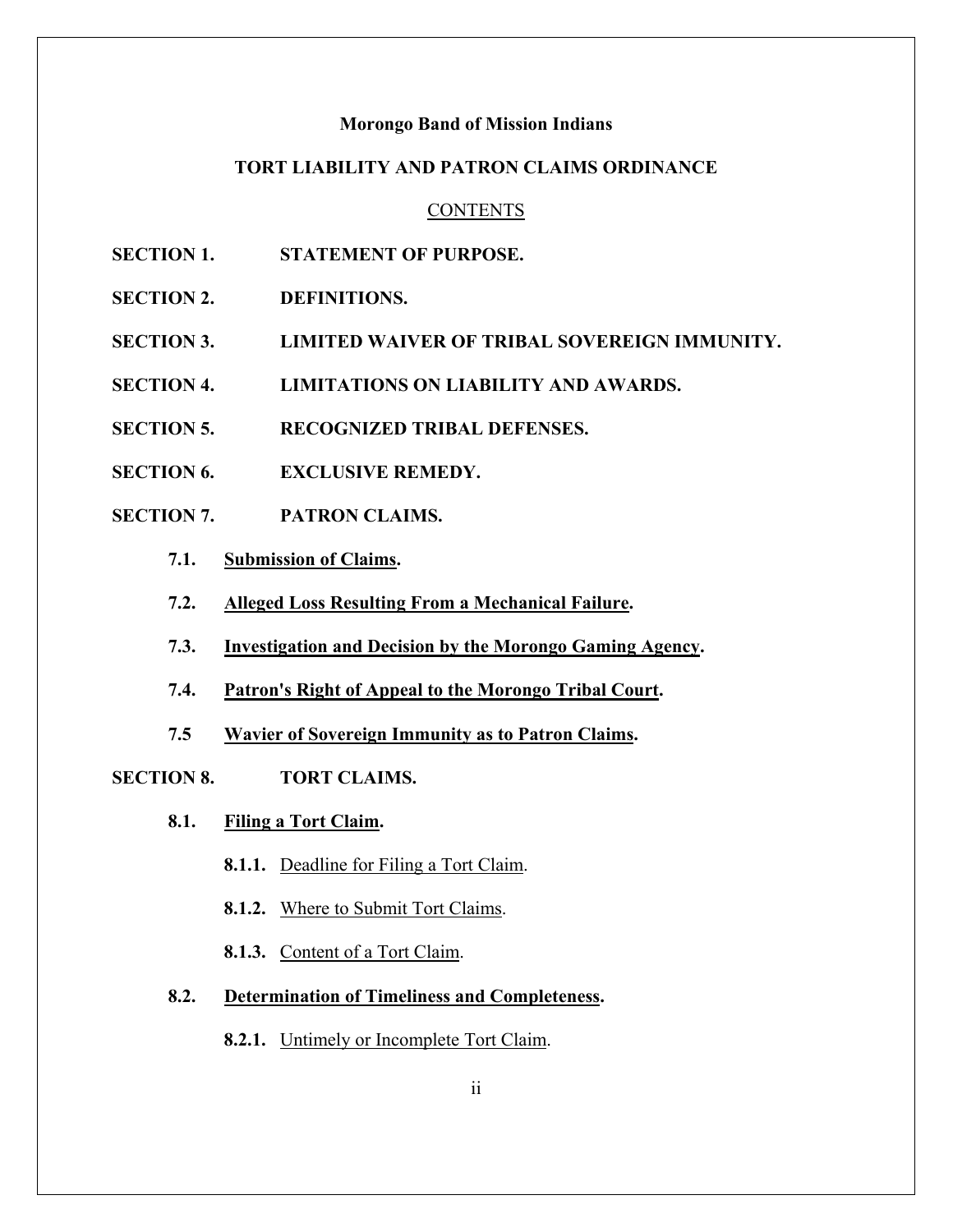**8.2.2.** Stay of Tribal Court Proceedings; Referral to Gaming Agency.

# **8.3. Tribal Court Proceedings.**

**8.3.1.** Discovery.

**8.3.2.** Applicable Law.

# **8.4 Appeals from the Tribal Court.**

- **8.4.1.** Deadline for Filing of an Appeal.
- **8.4.2.** Where to File an Appeal.
- **8.4.3.** Morongo Tribal Appellate Court.
- **8.4.4.** JAMS Appellate Forum.
- **8.5. Waiver of Sovereign Immunity as to Tort Claims.**
- **SECTION 9. ACCEPTANCE OF AWARD OR SETTLEMENT.**
- **SECTION 10. SEVERABILITY.**
- **SECTION 11. EFFECTIVE DATE.**
- **SECTION 12. AMENDMENT.**
- **SECTION 13. EXPIRATION; REPEAL.**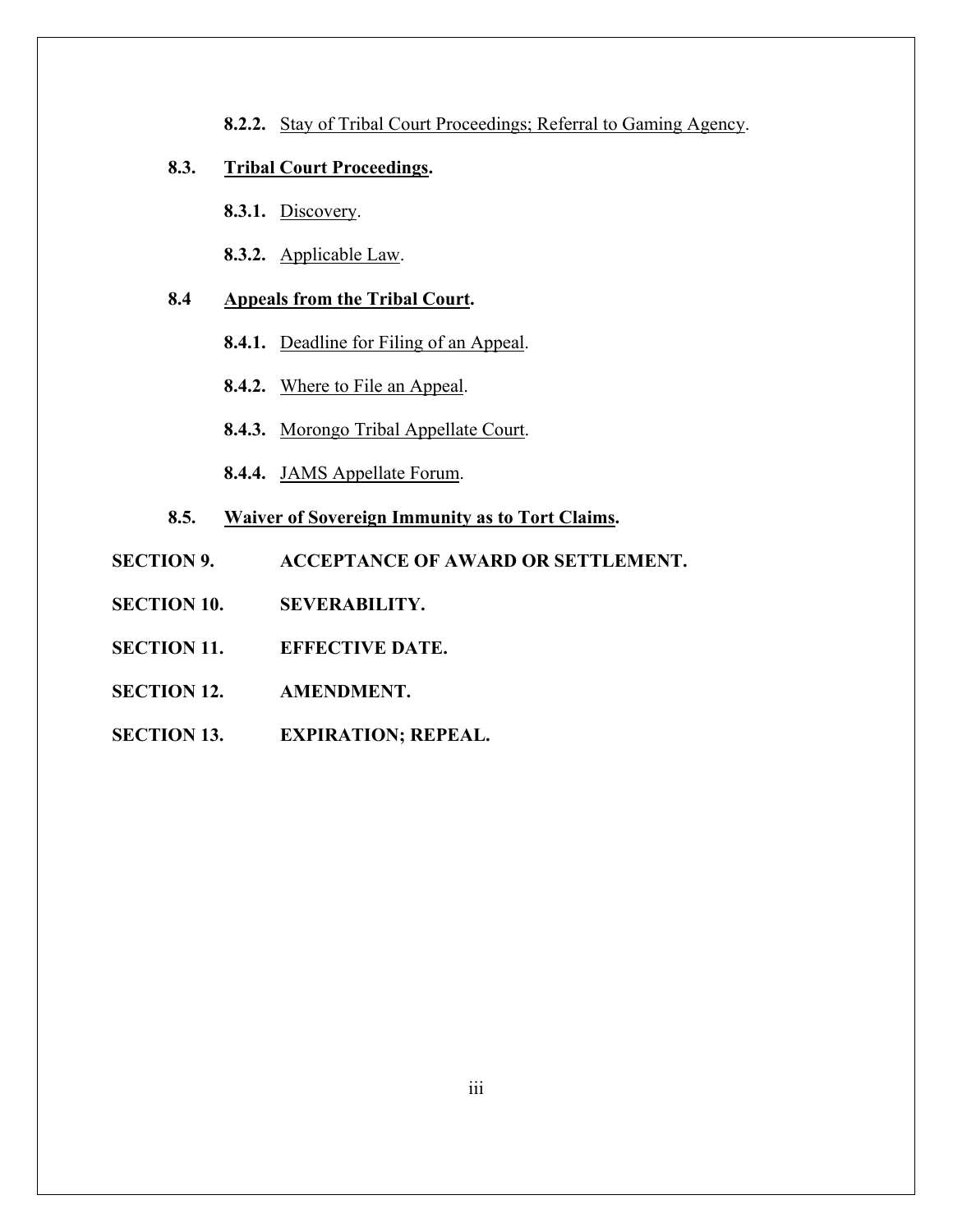# **MORONGO BAND OF MISSION INDIANS**

# **TORT LIABILITY AND PATRON CLAIMS ORDINANCE**

# **SECTION 1. STATEMENT OF PURPOSE.**

The Morongo Band of Mission Indians has enacted this Tort Liability and Patron Claims Ordinance in accordance with the terms of its 2017 Class III Gaming Compact with the State of California (hereinafter "Compact"). This Ordinance sets forth the procedures by which a person may pursue a Tort Claim or a Patron Claim, as those terms are defined herein. Upon the Compact becoming effective as provided in Section 11 below, and the approval of this Ordinance by the Tribe's General Membership, this Ordinance shall replace the Tribe's prior Tort Liability and Patron Claims Ordinance retroactive to the effective date of the Compact, and from that date forward shall govern the pursuit of all claims covered by this Ordinance.

#### **SECTION 2. DEFINITIONS.**

**2.1.** "Claimant" means a person who submits, or on whose behalf is submitted, a Tort Claim – i.e., a written claim seeking compensation for a Compensable Injury.

**2.2.** "Compact" is the Class III gaming compact between the Tribe and the State of California that was executed by the Tribe on or around September 6, 2017, and that took effect on January 22, 2018, when notice that the Compact had been deemed approved was published in the Federal Register.

**2.3.** "Compensable Injury" means a bodily injury, a personal injury, or property damage that meets the following three criteria: (i) is proximately caused by the negligent or intentional acts or omissions of the Tribe or an official, agent, or employee of the Tribe, for which the Tribe would be liable under the laws of the State of California if the Tribe were an entity subject to the laws of the State of California; *and* (ii) arises out of, is connected with, or relates to the operation of the Gaming Operation, Gaming Facility, or Gaming Activities, including, but not limited to, injuries resulting from entry onto the Tribe's land for the purpose of patronizing the Gaming Facility or providing goods or services to the Gaming Facility; *and* (iii) the injury occurs at the Gaming Facility or on a road accessing the Facility exclusively. "Compensable Injury" does not include any injury sustained by an official, agent, or employee of the Tribe in connection with the person's employment or performance of official duties, or any injury sustained by a Tribal member or any person eligible for enrollment in the Tribe.

**2.4.** "Gaming Activity" means any type of Class III gaming authorized under the Tribe's Compact.

Tort Liability and Patron Claims Ordinance © 2018, Morongo Band of Mission Indians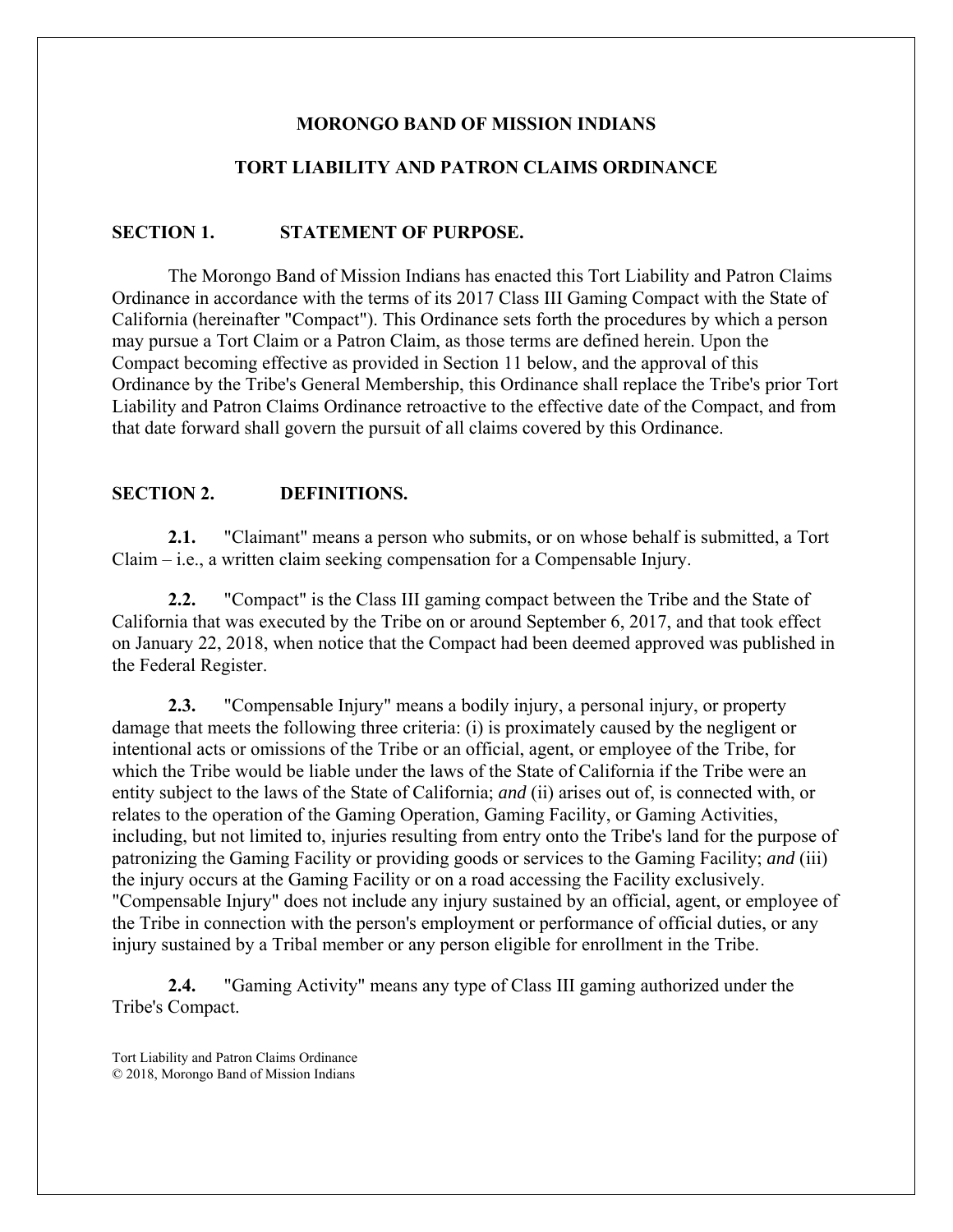**2.5.** "Gaming Facility" is any building on the Morongo Indian Reservation in which Gaming Activities or Gaming Operations occur, and all rooms, buildings, and areas, including parking lots and walkways, over which the Tribe exercises jurisdiction and the principal purpose of which is to serve the activities of the Gaming Facility.

**2.6.** "Gaming Operation" is any business enterprise owned by the Tribe that offers and operates Gaming Activities on the Morongo Indian Reservation.

**2.7.** "Morongo Gaming Agency" means the regulatory agency created under the Tribe's Gaming Ordinance and responsible for overseeing and regulating the Tribe's Gaming Operations to ensure they are conducted fairly and in compliance with the Indian Gaming Regulatory Act, the Tribe's Gaming Ordinance, and the Compact.

**2.8.** "Morongo Indian Reservation" means the lands in Riverside County, California, that the United States of America holds in trust for the Tribe or for individual Indians within the boundaries of said Reservation.

**2.9.** "Morongo Tribal Court" means the judicial body established by the Tribe and vested with jurisdiction to adjudicate disputes arising on the Morongo Indian Reservation, including Tort Claims and Patron Claims asserted under this Ordinance. "Tribal Court" includes the Morongo Tribal Appellate Court.

**2.10.** "Patron Claim" means a written complaint seeking compensation from the Tribe for purely financial losses arising from the play or operation of any Gaming Activity at the Tribe's Gaming Facility on the Morongo Indian Reservation, including any refusal to pay a patron alleged winnings from any Gaming Activity.

**2.11.** "Tort Claim" means a written complaint seeking compensation from the Tribe based on a Compensable Injury, together with and including all available supporting information as set forth in Section 8.1.3 of this Ordinance.

**2.12.** "Tribe" means the Morongo Band of Mission Indians, the federally recognized Indian tribe with jurisdiction over the Morongo Indian Reservation.

# **SECTION 3. LIMITED WAIVER OF TRIBAL SOVEREIGN IMMUNITY.**

The Tribe waives its sovereign immunity and the right to assert sovereign immunity to suit only as necessary to effectuate a person's filing, litigation, and enforcement of Tort Claims and Patron Claims pursuant to Sections 7 and 8 of this Ordinance, and only as to the portion of a Tort Claim or award not exceeding the greater of Ten Million Dollars (\$10,000,000) or the limits of the general commercial liability insurance required by the Compact. The Tribe's waiver of sovereign immunity is subject to, and thus incorporates by reference, the limitations set forth in Section 4 of this Ordinance.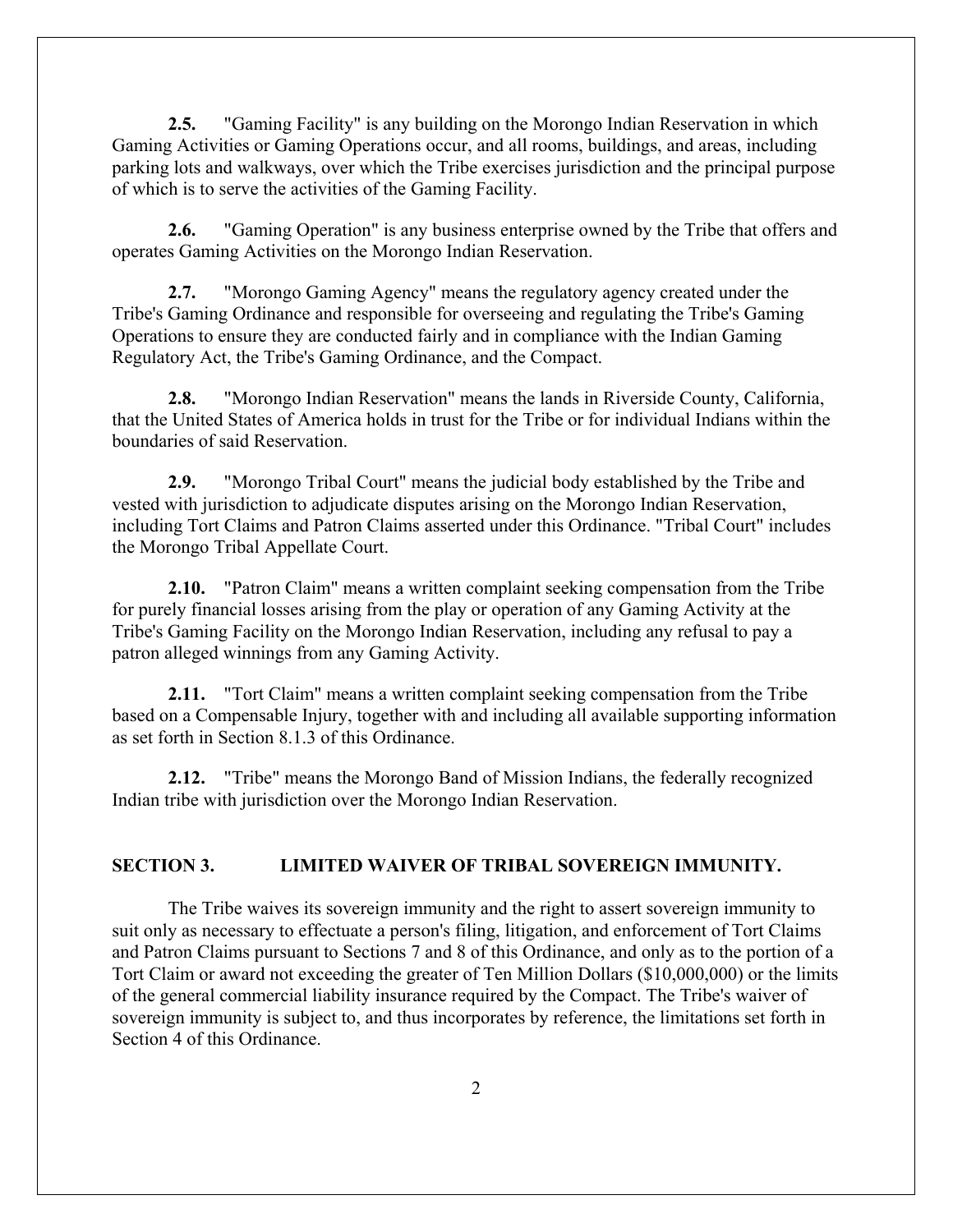#### **SECTION 4. LIMITATIONS ON LIABILITY AND AWARDS.**

**4.1.** Any claim that does not fall within the express waiver of sovereign immunity set forth in Section 3 of this Ordinance is not covered by this Ordinance and shall not form the basis of any action for any relief in any forum against the Tribe, its Tribal Council members, or against any of its officers, employees, or agents for acts or omissions committed within the course and scope of their duties and the Tribe's authority. The following limitations apply to every claim brought under this Ordinance:

**4.1.1.** No Claimant may seek compensation in excess of, and no award shall exceed the greater of, Ten Million Dollars (\$10,000,000.00) or the limits of the commercial general liability insurance policy required by the Compact;

**4.1.2.** No award issued pursuant to this Ordinance may include punitive or exemplary damages, or attorneys' fees;

**4.1.3.** The only tribal assets that may be levied upon in satisfaction of a Patron or Tort Claim award shall be the Gaming Operation's accounts, and not the Tribe's government accounts;

**4.1.4.** This Ordinance does not provide any remedy or forum for alleged injuries suffered on or in the course of attempting to enter areas of the Morongo Indian Reservation that are not part of a Gaming Facility or are closed to the general public;

**4.1.5.** Except as otherwise expressly provided in this Ordinance for Tort Claims and Patron Claims, this Ordinance does not provide any remedy or forum for alleged damages or injuries arising from actual or prospective contractual relationships between the Tribe and other parties;

**4.1.6.** This Ordinance does not provide any remedy or forum for claims against the Tribe for equitable indemnity or contribution arising from third-party litigation;

**4.1.7.** In cases involving wrongful death, the Tribe shall be liable only for actual or compensatory damages authorized under California law; and

**4.1.8.** Nothing in this Ordinance shall be construed to amend, modify, or repeal any other Tribal Ordinance or Resolution, or any Tribal Ordinance, practice, or policy regarding workers' compensation or other employee insurance policy.

### **SECTION 5. RECOGNIZED TRIBAL DEFENSES.**

With respect to any claim to which this Ordinance applies, the Tribe shall be entitled to assert any defense based upon judicial or legislative immunity that would be available under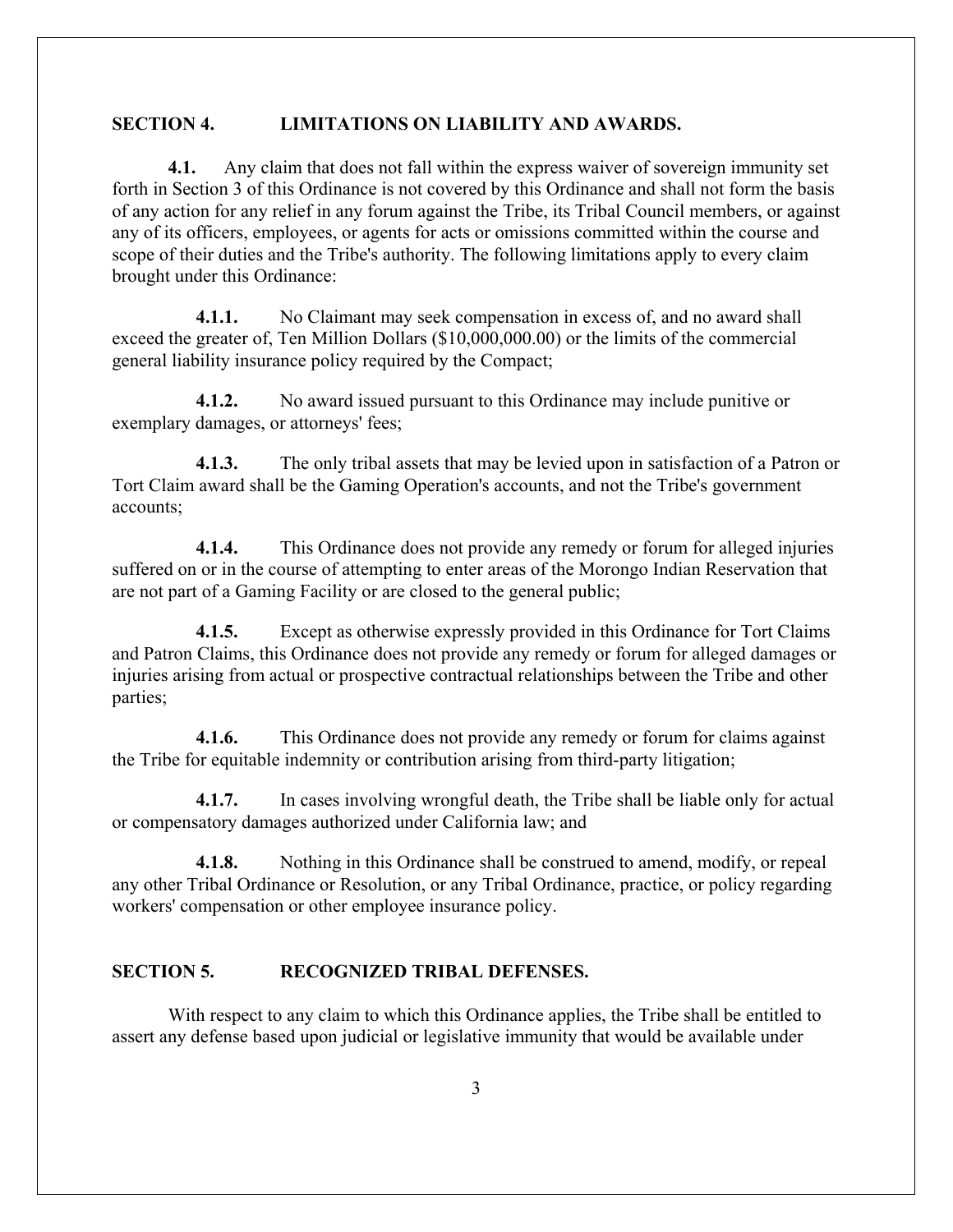California law to the employee or agent of the Tribe whose act or omission gave rise to the claim, as well as any other defenses to which the Tribe is entitled under California law.

#### **SECTION 6. EXCLUSIVE REMEDY.**

**6.1.** This Ordinance provides the exclusive procedure, forum, and remedy for pursuit of Tort Claims and Patron Claims arising under this Ordinance.

**6.2.** If any California or federal court construes this Ordinance to constitute a waiver, in whole or in part, of the Tribe's sovereign immunity except in strict accordance with the terms of this Ordinance or the Compact, the waiver provided in this Ordinance shall immediately and without need for further action be withdrawn as to the incident or occurrence at issue to the extent that the waiver exceeds the scope of the waiver required by the Compact, retroactive to immediately prior to the incident(s) or occurrence(s) giving rise to such judicial decision.

# **SECTION 7. PATRON CLAIMS.**

**7.1. Submission of Claims**. A patron who seeks compensation from the Tribe for purely financial losses based upon the play or operation of any Gaming Activity, including any refusal to pay a patron any alleged winnings from any Gaming Activity, must submit a written complaint to supervisory personnel of the Gaming Operation within three (3) days of the disputed play or operation. Following submission of the complaint, the patron shall be given a copy of the Morongo Gaming Agency's regulations concerning Patron Claims, and advised in writing of the patron's right to request resolution of the Patron Claim by the Gaming Agency within fifteen (15) days of the date that the patron receives notice of that right.

**7.2. Alleged Loss Resulting From a Mechanical Failure**. If the Morongo Gaming Agency or the Tribal Court, as the case may be, determines that a patron's alleged winnings resulted from a mechanical, electronic, or electromechanical failure and not due to the intentional acts or gross negligence of the Gaming Operation or its agents, the Morongo Gaming Agency (or Court) shall deny the patron's claim for the winnings but shall award reimbursement of the amount wagered by the patron that was lost as a result of any said failure.

**7.3. Investigation and Decision by the Morongo Gaming Agency**. Upon receipt of a patron's written request for resolution of a Patron Claim timely submitted pursuant to subsection 7.1, the Morongo Gaming Agency shall conduct an appropriate investigation and, within sixty (60) days of the request, issue a written, reasoned decision based on the facts surrounding the dispute and applicable legal principles. The Morongo Gaming Agency's investigation and issuance of its decision shall be at no cost to the patron.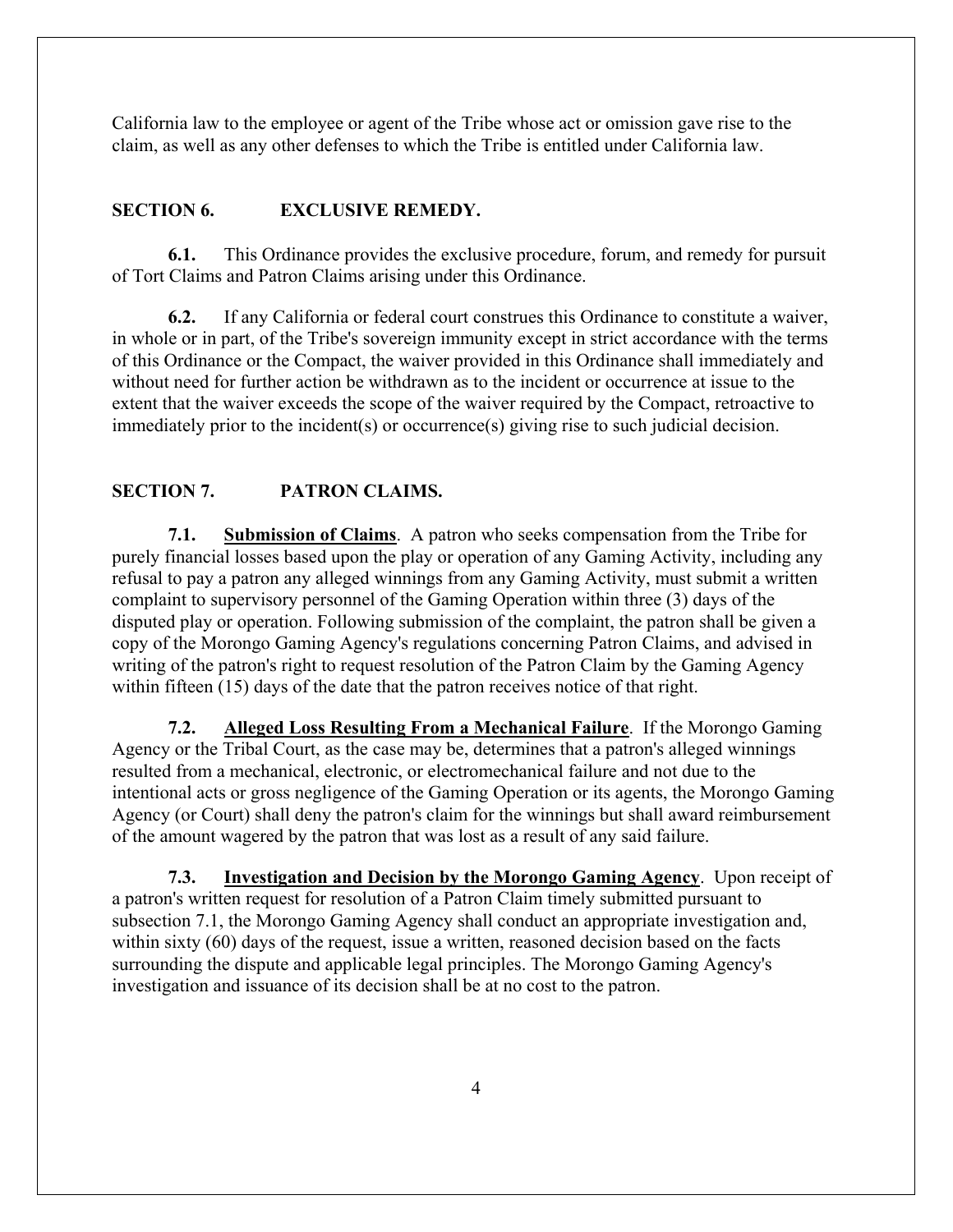# **7.4. Patron's Right of Appeal to the Morongo Tribal Court**.

**7.4.1.** If the Morongo Gaming Agency's ruling on a Patron Claim is not to the patron's satisfaction, or if the Gaming Agency fails to issue its decision within sixty (60) days (or within an extended period of time to which the patron has agreed), the patron may invoke his/her right to have the Morongo Tribal Court resolve the Patron Claim. The Tribe does not consent to the jurisdiction of any other court or forum to resolve a Patron Claim that is not resolved by the Morongo Gaming Agency to the satisfaction of a patron.

**7.4.2.** The Morongo Tribal Court shall review and decide a Patron Claim pursuant to a process that incorporates essential elements of fairness and due process.

**7.4.3.** If the Morongo Tribal Court is reviewing a written decision by the Morongo Gaming Agency, the Tribal Court's review shall be based solely upon the factual record developed before the Gaming Agency. The Morongo Tribal Court shall review all questions of law *de novo* but shall not set aside any factual determination of the Gaming Agency if such determination is supported by substantial evidence. If there is a conflict in the evidence and a reasonable fact-finder could have found for either party, the Morongo Tribal Court must accept the Gaming Agency's factual determination.

**7.4.4.** If the Morongo Tribal Court is not reviewing a written decision by the Morongo Gaming Agency, discovery shall be governed by California Code of Civil Procedure section 1283.05, and the Tribal Court's review shall be *de novo* as to factual and legal matters.

**7.4.5.** Resolution of a Patron Claim by the Morongo Tribal Court shall be final and not subject to further appellate review in any forum.

**7.4.6.** The Tribal Court's resolution of a Patron Claim shall be at no cost to the patron, except that a patron shall be responsible for his/her attorneys' fees and other litigation costs associated with the pursuit of the Patron Claim.

**7.5 Wavier of Sovereign Immunity as to Patron Claims**. The Tribe waives its sovereign immunity and its right to assert sovereign immunity:

(A)in connection with the Morongo Gaming Agency's and Morongo Tribal Court's assertion of jurisdiction over a Patron Claim brought pursuant to this Section 7;

(B) in an action to enforce the Tribe's obligations in this Section 7; *and*

(C) in an action to enforce a judgment based upon an award issued under this Section 7, *provided* that the only tribal assets that may be levied upon in satisfaction of a Patron Claim award shall be the Gaming Operation's accounts, and not the Tribe's government accounts.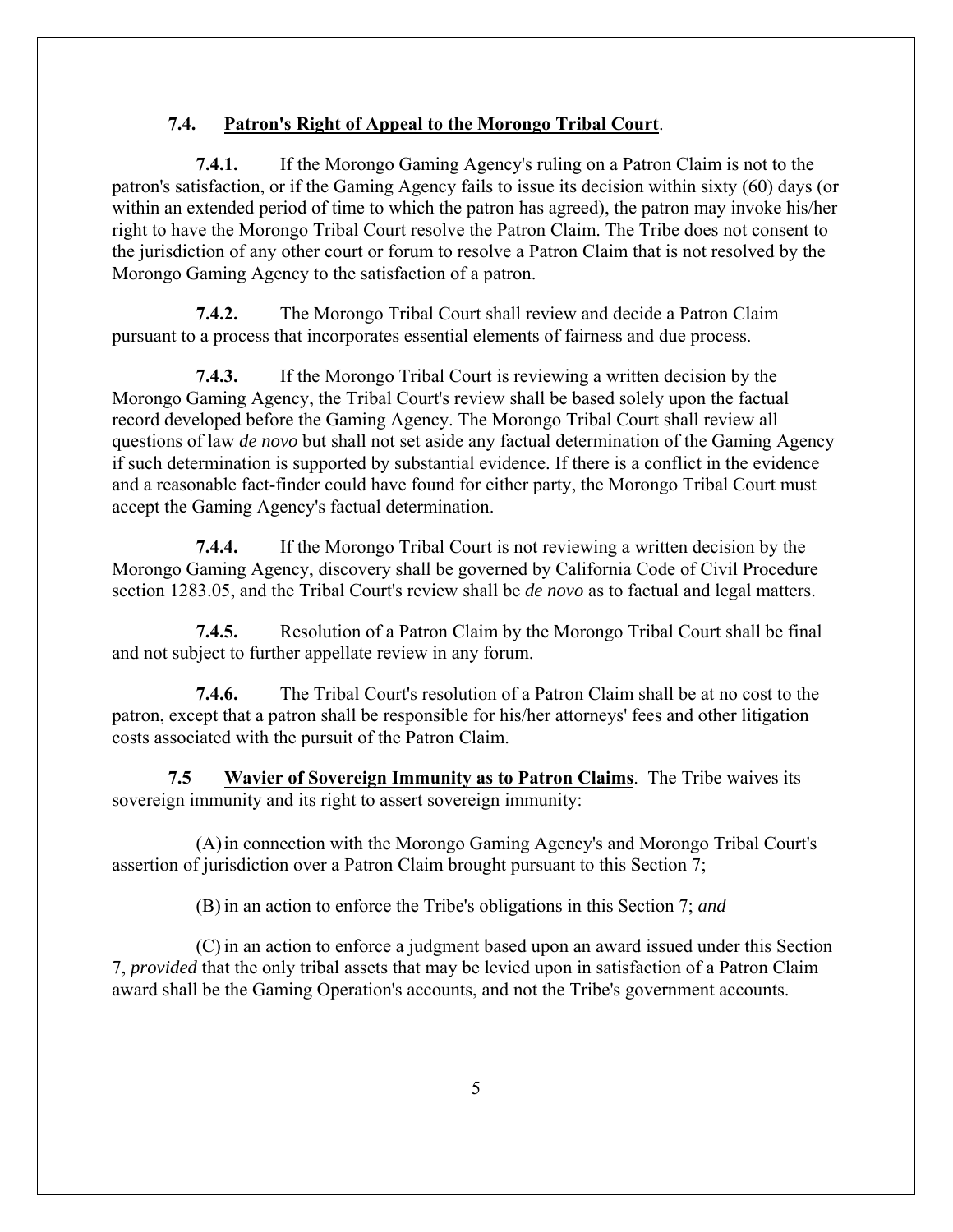# **SECTION 8. TORT CLAIMS.**

#### **8.1. Filing a Tort Claim.**

**8.1.1.** Deadline for Filing a Tort Claim. A person must file a Tort Claim within the time period applicable for the filing of claims for money damages against public entities under California Government Code section 810 *et seq*. A Tort Claim that does not satisfy the content requirements of subsection 8.1.3 shall not be deemed a timely filed claim, and must be resubmitted in compliance with subsection 8.1.3 prior to the deadline for filing a claim. Absent a showing of good cause for filing a Tort Claim after the deadline, the failure to file a timely Tort Claim that complies with subsection 8.1.3 shall constitute a waiver of the right to pursue a Tort Claim against, or to recover compensation from, the Tribe, its officers, employees, or agents, in any federal, state, tribal, or arbitral forum based on the incident giving rise to the claim.

**8.1.2.** Where to Submit Tort Claims. Tort Claims must be submitted by personal delivery, certified U.S. Mail, or any other form of delivery by which a confirmation of receipt may be obtained, to the Morongo Tribal Court, ATTN: Clerk, 12700 Pumarra Road, Banning, CA 92220. A Claim not *received* by the Tribal Court on or before the deadline set forth in subsection 8.1.1. shall be deemed untimely.

**8.1.3.** Content of a Tort Claim. A Tort Claim need not conform to a particular format but must present all material facts relating to the incident and alleged injury, including the following:

(A)the name, mailing address, and telephone number of the Claimant and the Claimant's attorney, if any;

(B) the date, location, and a detailed account of the incident or occurrence that gave rise to the Claim, including an explanation of why the Tribe is at fault for the Claimant's injuries;

(C) the identity or description of all persons involved in the incident or occurrence that gave rise to the Claim;

(D)the identity or description of all witnesses to the incident or occurrence that gave rise to the Claim;

(E) a detailed statement of the nature and extent of the alleged injuries to Claimant's person or damages to Claimant's property; and

(F) the amount of money damages claimed and the basis for computing them.

A Tort Claim must be signed under penalty of perjury by the Claimant or Claimant's representative (who must provide documentation of his/her authority to act on the Claimant's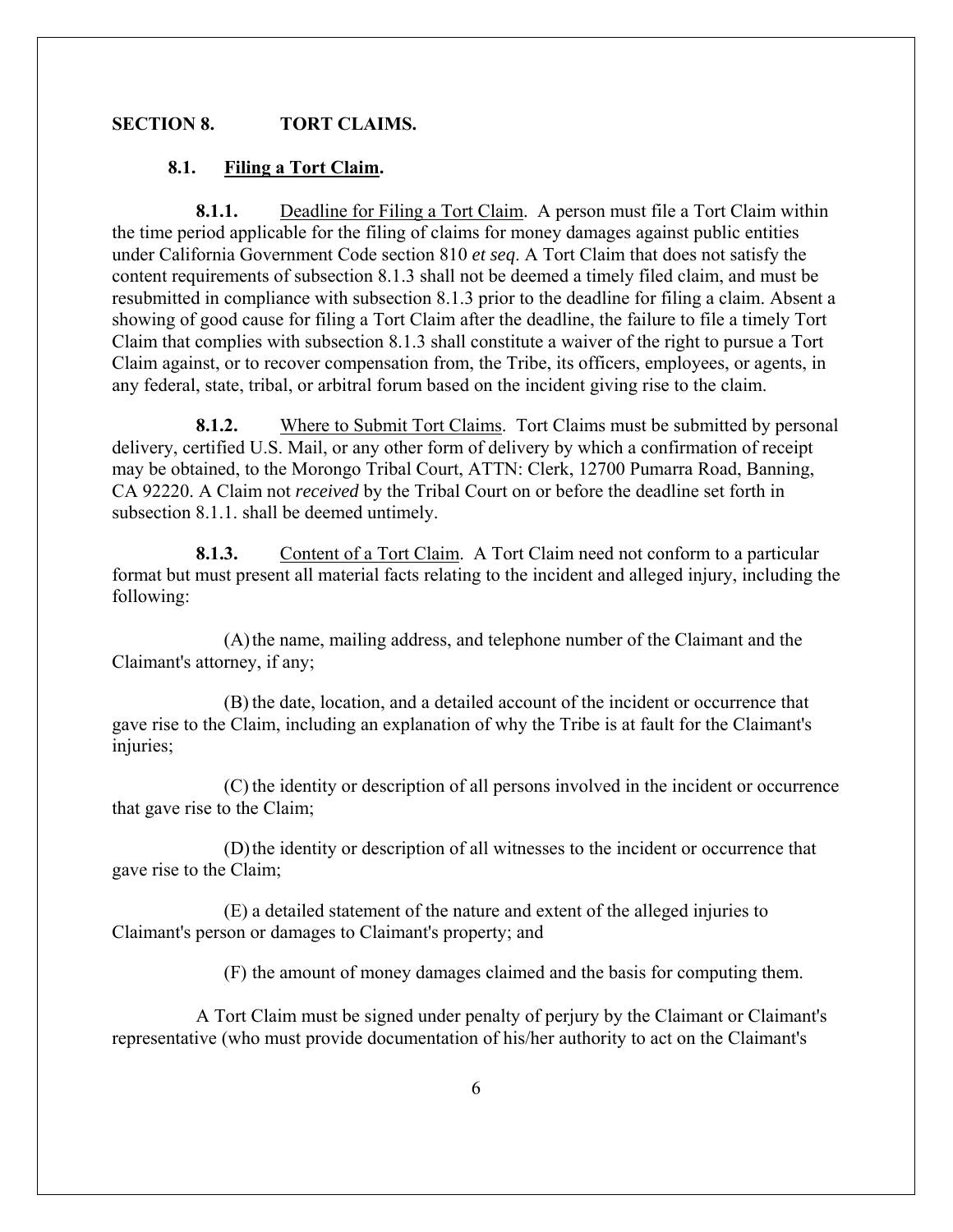behalf), or, in the case of a person under the age of eighteen (18) years, the Claimant's parent or legal guardian.

**8.2. Determination of Timeliness and Completeness**. Within one (1) week of receipt of a Tort Claim, the Morongo Tribal Court shall determine whether the Claim has been timely filed in accordance with subsection 8.1.1 and complies with the content requirements of subsection 8.1.3.

**8.2.1.** Untimely or Incomplete Tort Claim. If the Morongo Tribal Court determines that a Tort Claim is untimely, the Court shall promptly notify the Claimant that the claim is untimely and thus may not be pursued in any forum. If the Tribal Court determines that a Tort Claim fails to comply with subsection 8.1.3, and the deadline imposed by subsection 8.1.1 for filing a claim has not passed, the Court shall notify the Claimant in writing of the ways in which the claim fails to comply with subsection 8.1.3 and of the deadline for filing a completed claim.

**8.2.2.** Stay of Tribal Court Proceedings; Referral to Gaming Agency. If the Morongo Tribal Court determines that a Tort Claim has been timely filed in accordance with subsection 8.1.1 and complies with the content requirements of subsection 8.1.3, then the Tribal Court action shall be stayed for up to one hundred eighty (180) days while the claim is referred to the Morongo Gaming Agency for review and possible resolution. The Tribal Court shall provide the Morongo Gaming Agency with a copy of all documentation submitted by the Claimant in connection with the Tort Claim. While the matter is pending before the Morongo Gaming Agency, the Gaming Agency shall have the right to request, and the Claimant shall be obligated to provide, copies of documents that are reasonably related to the Tort Claim, including, but not limited to, medical records and bills pertaining to the Claimant's alleged injuries, and records of Claimant's medical history. If the Tort Claim is not resolved to the Claimant's satisfaction within one hundred eighty (180) days of its referral to the Morongo Gaming Agency (unless that period is extended by the mutual agreement of the Claimant and the Tribe), the Gaming Agency shall notify the Tribal Court to lift the stay and the claim shall proceed in Tribal Court consistent with the terms of subsection 8.3.

# **8.3. Tribal Court Proceedings.**

**8.3.1.** Discovery. Discovery in the Morongo Tribal Court shall be governed by procedures comparable to California Code of Civil Procedure section 1283.05, provided that nothing shall prevent the parties from mutually agreeing to deviate from section 1283.05 subject to the prior approval of the Tribal Court.

**8.3.2.** Applicable Law. The law applicable to the resolution of Tort Claims shall be the statutory and decisional law of the State of California applicable to claims of bodily injury, personal injury, or property damage, provided that California law shall not expand the class of claims to which the Tribe has waived its sovereign immunity nor the limitations on the Tribe's waiver of immunity.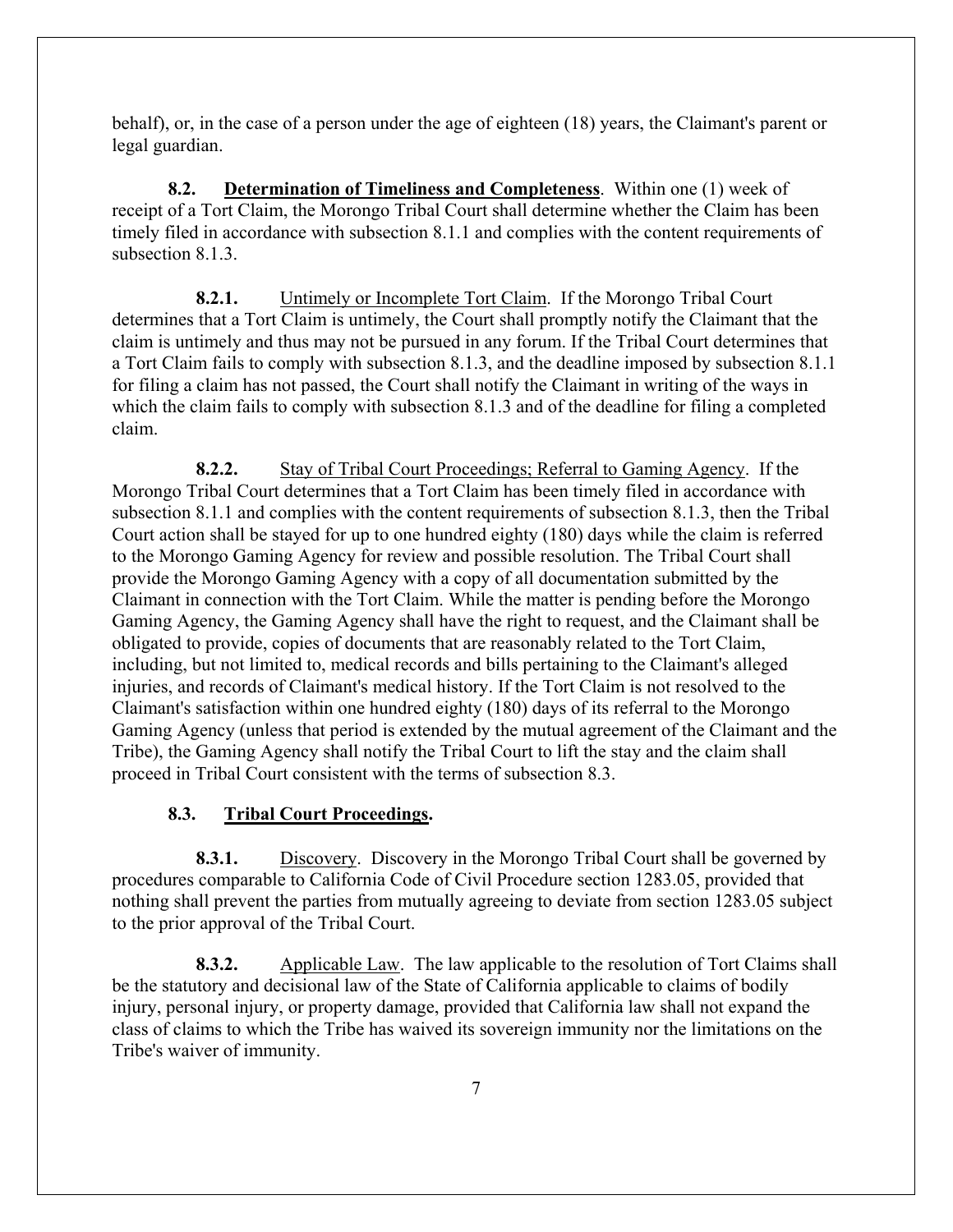# **8.4. Appeals from the Tribal Court**.

**8.4.1.** Deadline for Filing of an Appeal. Any party that chooses to appeal the decision or award of the Morongo Tribal Court must file a notice of appeal within thirty (30) days of receipt of the Tribal Court's decision.

**8.4.2.** Where to File an Appeal. A notice of appeal must be submitted by personal delivery, certified U.S. Mail, or any other form of delivery by which a confirmation of receipt may be obtained, to the Morongo Tribal Court, ATTN: Clerk, 12700 Pumarra Road, Banning, CA 92220. A notice of appeal not *received* by the Tribal Court on or before the deadline set forth in subsection 8.4.1 shall be deemed untimely, and shall constitute a waiver of the right to appeal absent a show of good cause for the late filing.

**8.4.3.** Morongo Tribal Appellate Court. Appeals shall be heard by the Morongo Tribal Appellate Court except as provided below. The Tribal Appellate Court's review shall be based solely upon the record developed in the Morongo Tribal Court. The Tribal Appellate Court shall review *de novo* all determinations of the Tribal Court on matters of law, but shall not set aside any factual determination of the Tribal Court if such determination is supported by substantial evidence. If there is a conflict in the evidence and a reasonable fact-finder could have found for either party, the factual determination in question of the Tribal Court shall not be overturned on appeal. The Claimant shall not be subject to any filing fees associated with the pursuit of his/her appeal in the Tribal Appellate Court, though the Claimant shall be responsible for his/her own attorneys' fees and other litigation costs.

**8.4.4.** JAMS Appellate Forum. If the Tribe does not have an appellate court or if the Morongo Tribal Appellate Court is not able to hear the appeal, an appeal of a Morongo Tribal Court decision shall be processed by Judicial Arbitration and Mediation Services, Inc. ("JAMS") pursuant to the JAMS Optional Arbitration Appeal Procedure (or if those rules no longer exist, the closest equivalent), subject to the following conditions:

(A) A JAMS appeal shall take place in Riverside or San Bernardino County and shall use one (1) arbitrator agreed upon by the parties.

(B) A JAMS appeal shall be based solely upon the record developed in the Morongo Tribal Court. The JAMS arbitrator shall review *de novo* all determinations of the Tribal Court on matters of law, but shall not set aside any factual determinations of the Tribal Court if such determination is supported by substantial evidence. If there is a conflict in the evidence and a reasonable fact-finder could have found for either party, the factual determination of the Tribal Court shall not be overturned on appeal.

(C) The cost and expense of the JAMS appeal shall be initially borne equally by the Tribe and the Claimant, with both parties timely paying their share of the JAMS appeal costs as those costs are billed by JAMS. Nevertheless, the JAMS arbitrator shall award costs and expenses (but not attorneys' fees) to the prevailing party. If the Tribe prevails in a JAMS appeal, and the JAMS arbitrator determines that the appeal was without substantial merit, the JAMS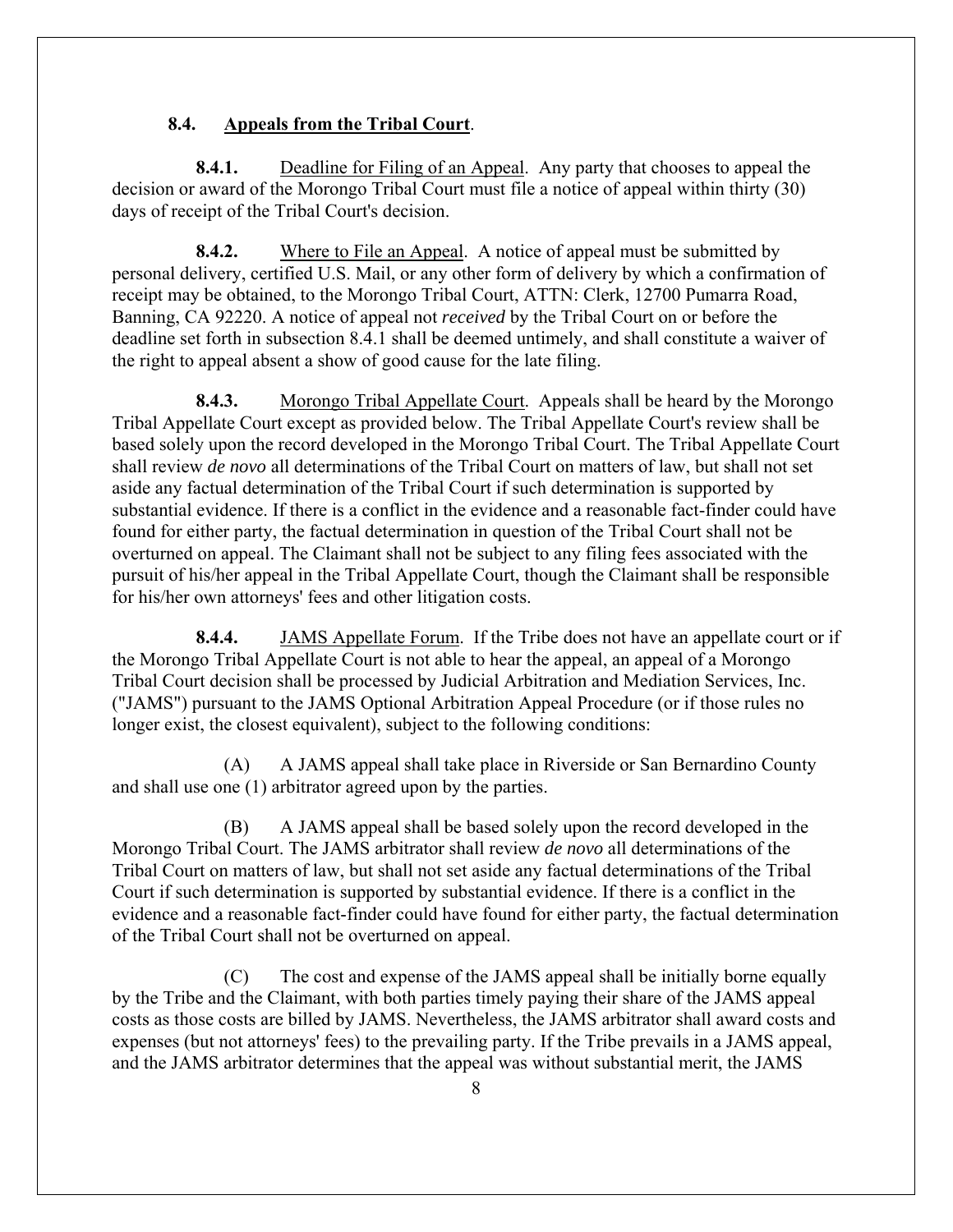arbitrator shall order the Tribe's costs and expenses to be paid by the Claimant and Claimant's counsel, jointly and severally.

**8.5. Waiver of Sovereign Immunity as to Tort Claims**. Subject to the conditions set forth in this Section 8, the Tribe waives its sovereign immunity and its right to assert sovereign immunity with respect to the resolution of Tort Claims in the Morongo Tribal Court and on appeal to the Morongo Tribal Appellate Court or JAMS, as the case may be. The Tribe's waiver of sovereign immunity shall permit a Claimant to enforce the Tribe's obligations under this Section 8 and to enforce or execute a judgement against the Gaming Operation based on an award of the Tribal Court or, if applicable, the Tribal Appellate Court or JAMS. The Gaming Operation shall comply with a final award of the Tribal Court, the Tribal Appellate Court, or JAMS, as the case may be. Notwithstanding the foregoing, the Tribe does not waive its immunity to any portion of a Tort Claim or award that exceeds the greater of Ten Million Dollars (\$10,000,000) or the limits of the general commercial liability insurance policy required by the Compact.

### **SECTION 9. ACCEPTANCE OF AWARD OR SETTLEMENT.**

The acceptance of any award, determination, or settlement by a person pursuing a Tort Claim or Patron Claim shall be final and conclusive on that person, his/her heirs, and his/her assigns, and said acceptance shall constitute a waiver of any present or future claim against the Tribe and any of its officers, employees, or agents arising from the same or related circumstances giving rise to the claim in question.

#### **SECTION 10. SEVERABILITY.**

The provisions of this Ordinance are severable. If any Section or provision of this Ordinance is ruled to be invalid by a court or agency of competent jurisdiction, the remaining provisions shall remain in full force and effect.

#### **SECTION 11. EFFECTIVE DATE.**

Following the approval of this Ordinance by the Tribe's General Membership, this Ordinance shall be deemed to have taken effect on the date that notice is published in the Federal Register that the Compact has been approved or is deemed to have been approved by the Secretary of the Interior. From that date forward, this Ordinance shall govern all Tort and Patron Claims based upon incidents occurring on or after the effective date of this Ordinance. Any Tort Claim or Patron Claim based upon an incident occurring prior to the effective date of this Ordinance shall be subject to the substantive provisions of the Tribe's Tort Liability and Patron Claims Ordinance in effect on the date of the underlying incident